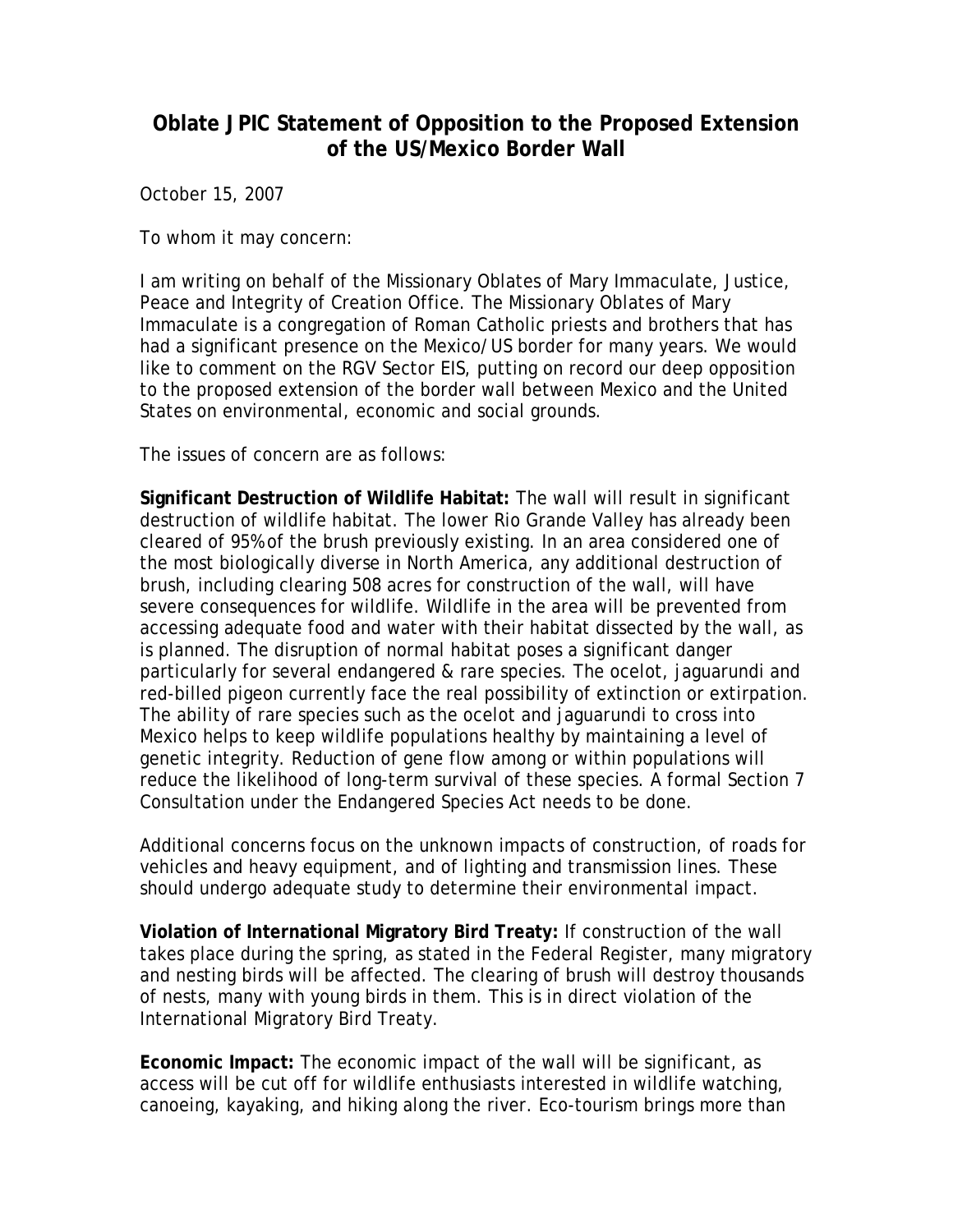\$125 million to the RGV annually from 200,000 eco-tourists, creating 2,500 jobs in the local economy. The economic impacts of limiting access to refuges, state parks, and other public and private parks and natural areas need to be adequately taken into consideration.

**Community impact:** A wall could mean uprooting families from their homes and demolishing or cutting off access to historical buildings and community centers. We are concerned with the issues of how many people will lose their homes, what buildings will be destroyed, and how will property owners gain access to their land? On an economic level, what will the presence of a wall do to property values? How will there be public access to cemeteries and historical and archaeological sites along the river? Will there be access in case of fire or other emergencies on the other side of the fence?

**Impact on agriculture**: Farming is still the backbone of the economy in the Rio Grande Valley. We are deeply concerned about the danger that important agricultural land will be taken out of production by the wall. On a human level, we are concerned about how farmers will gain access to their land, their pumps and irrigation equipment? How will they bring farm equipment onto farmland closed off by the wall?

**Impact on flood control:** All the walled areas are in a floodplain. Has the Army Corps or DHS coordinated with FEMA on how the wall will affect the flood control levees? Will the IBWC have access to the levees and input in the construction? Will future widening of the levees result in even greater habitat loss on the south side (since the wall is on the north side)?

**Relations with Mexico and the rest of the world**: Mexico perceives the border wall as an insult. We are deeply concerned about how the wall will affect relations and cooperation between our two countries? In 1990, the world celebrated as the Berlin Wall was finally torn down. It is tragic that the United States is now in the position of creating a similar wall on its southern border. With this wall, what kind of example is the US setting of a free and open democratic society?

**Problems with the EIS:** The EIS is too limited, geographically. It should look at total and cumulative impacts into the future. We question how the impacts of this initial proposed fencing will change if the total amount of fencing called for by the Secure Fence Act is installed? In addition, there is the question of the environmental impacts of future needs of the wall such as maintenance and lighting?

**Inadequate public comment period:** The public comment period is less than thirty days. For a project of this magnitude, the public comment period should be extended. The participatory process that the public comment period